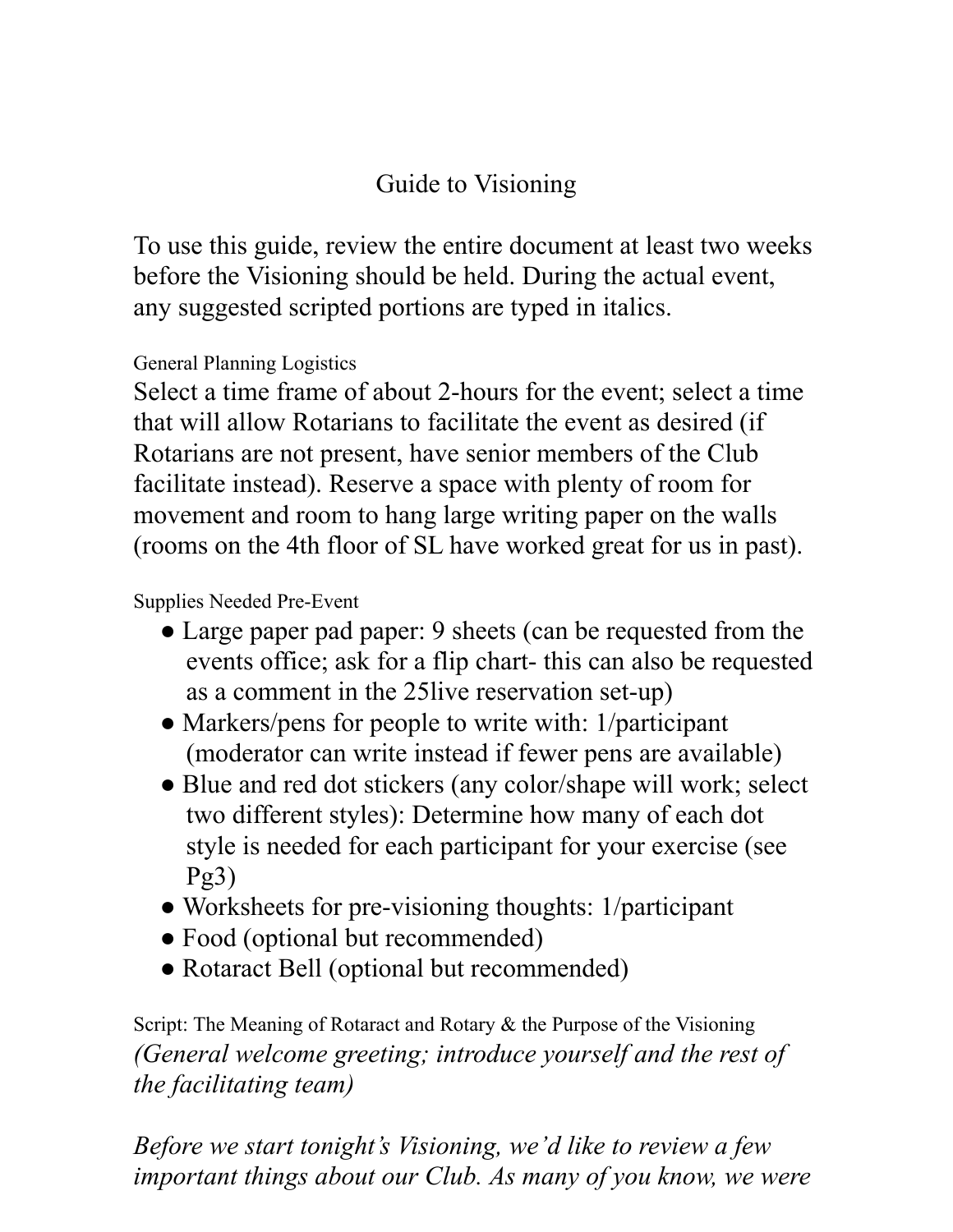*recognized officially as a Club in 2014. For those of you joining us for the first time tonight, the best way to explain what we do as a club is to review our current mission statement.*

(Update here as appropriate; this is the statement as of November 2015) *The WPI Rotaract Club takes action to have long-lasting, positive impacts in the community, both at home and internationally, by sharing knowledge and challenging geographic boundaries. As the Club cultivates leadership among members and inspires younger generations, people of diverse backgrounds, skill sets, and interests are united as a team of welcoming, non-judgemental, and open minded change agents. The WPI Rotaract Club is a model club for young people, one that shares the values of Rotary through the lives and actions of its members.*

*This is a dynamic mission statement, open to revision. At the end of the Visioning, we may choose to revisit the mission statement and make appropriate updates. For those unfamiliar with Rotary, it is a philanthropic organization that does similar work to Rotaract clubs, but on a larger scale. Thus, Rotarians serve as the advisors for Rotaract clubs like our own.*

*To better explain the Visioning, we take this time to set a general goal for the year ahead. What will our club look like one year from now? What steps can we take to make that future vision a reality?* (Once a past vision statement is available, mention the past vision statement and explain that it will change as a result of the night's activities.) *To get a better sense of our potential future, we break the Visioning up into several smaller activities.* 

Pre-Visioning Activity Worksheet

(Content can be found in the "Pre-Visioning Exercise" Google Document. Note that some sections have been removed from the original Word doc version: "Writing Exercise")

*The first part is doing individual self-reflection. These Visioning*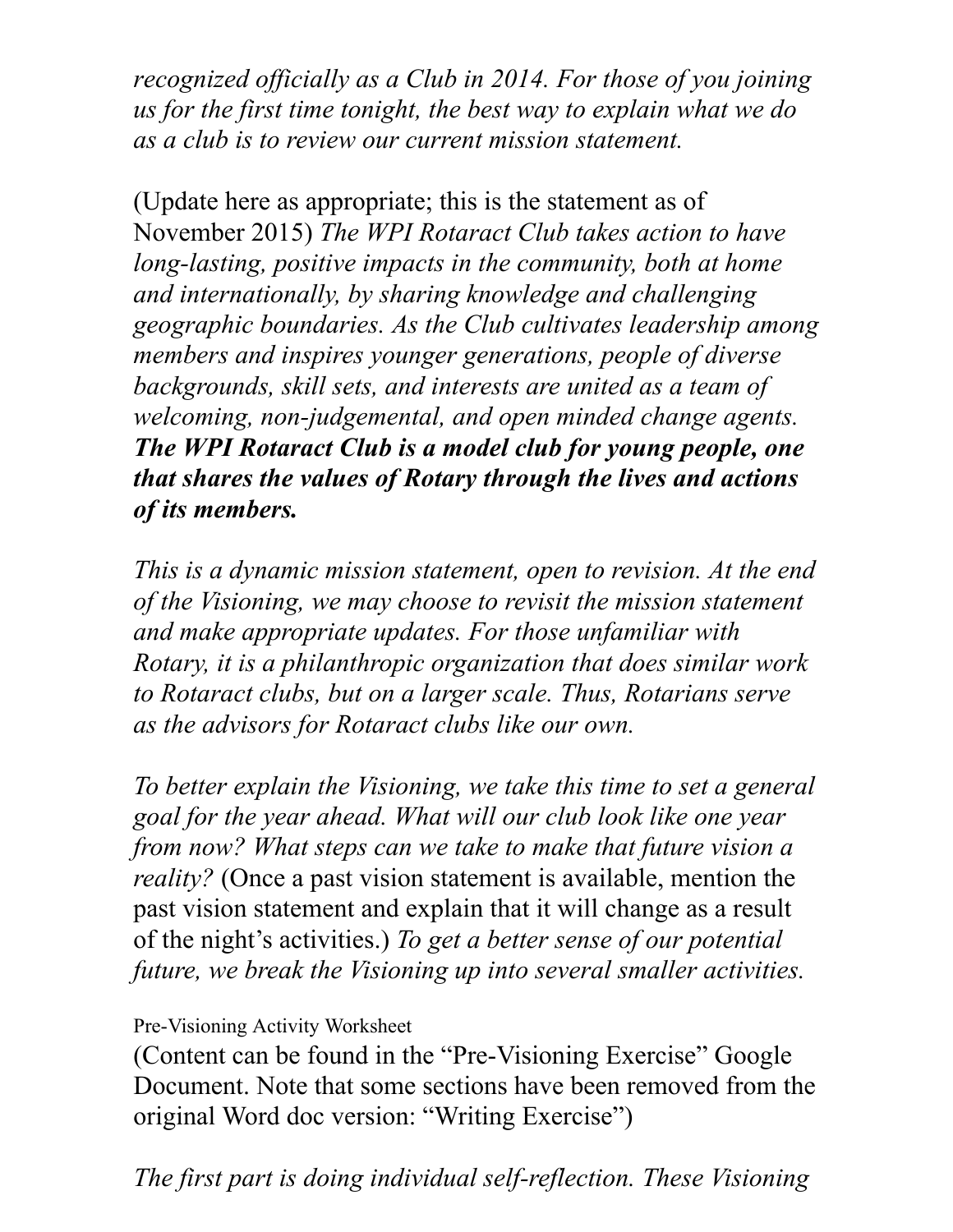*worksheets will help you think deeply about the future of our Club. I will now read aloud the first page of the exercise.*

(Read aloud the first page of the Pre-Visioning Exercise, then wait the allotted amount of time to begin the Visioning. During the wait time, begin to hang large papers around the room with labeled headings from the Pre-Visioning Exercise and respective permitted dot-count for each.)

Begin the Visioning

Explain the categories that each of the following prompts include as they are written onto large papers to be hung around the room.

*Time is up! Don't worry if you haven't completely finished filling in your thoughts, hopefully this pre-activity has helped put the purpose of the Visioning into perspective for you. The next step of this process is to compile all of your collective ideas, as developed in the worksheets, to determine what items our Club feels most strongly about so we can set a vision for the future.*

*To do this, we will use these large pieces of paper to display your ideas. Each paper will represent one of the questions from the pre-activity and has been labeled accordingly.*

- 1. Vision Pursued: What does your club "stand for" in your community?
- 2. Club Size: List a goal number
- 3. Attributes: What are your characteristics, features, or demographics?
- 4. Club Administration: How we operate as a club
- 5. Vocational Service: Ways to incorporate academics/youth
- 6. Community Service Projects: Both on and off-campus, both large and small
- 7. International Service Projects: Specific projects and general goals
- 8. Fundraising: Possible fundraising ideas, with estimate for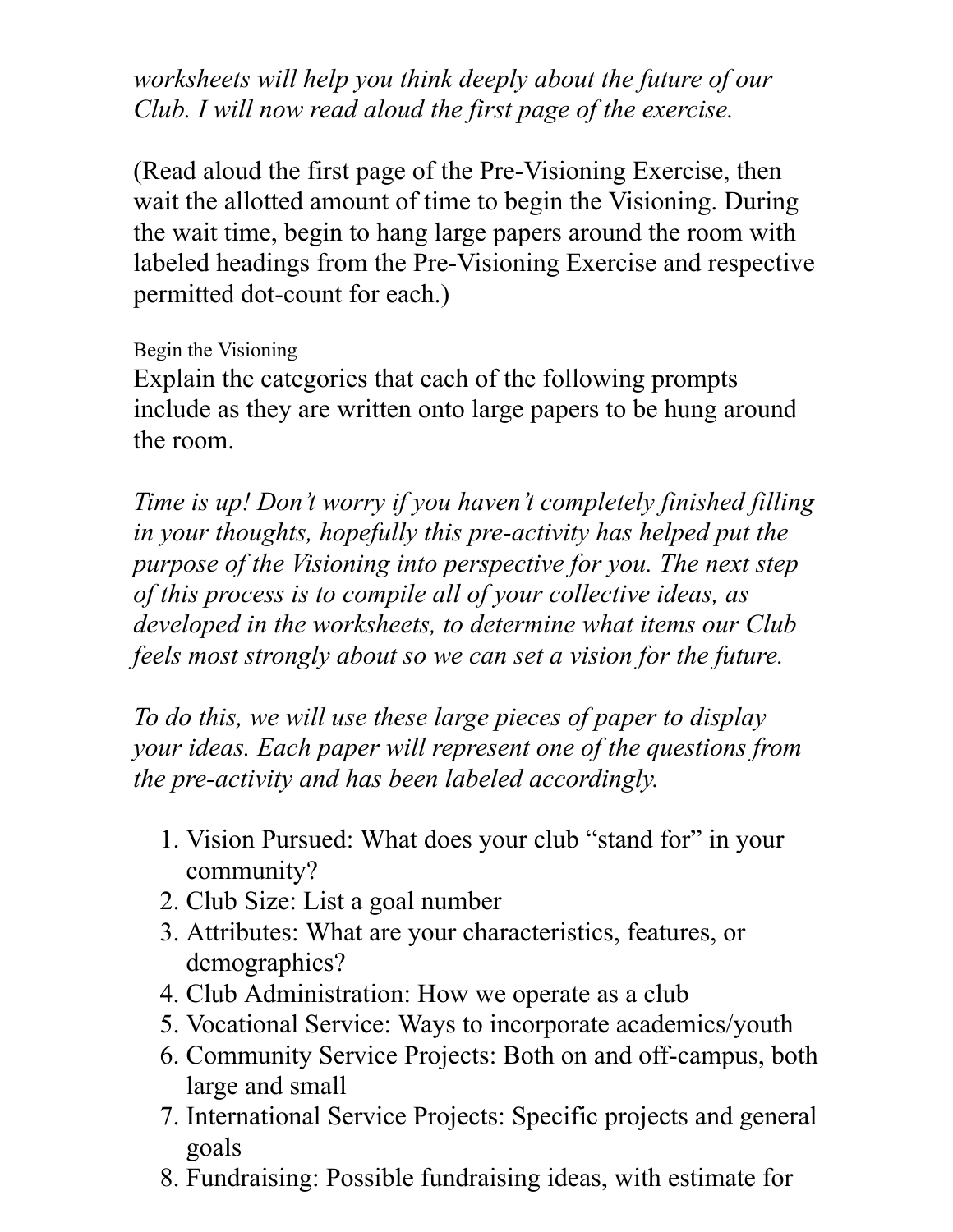potential money raised

9. Public Image: How to boost our image and name in the community/campus/globe

*So let's start- what ideas did you have for the Vision Pursued?* (Walk around to each question paper, asking for participation. When writing the responses, leave space between each line for the addition of dots later. Try to get at least 7 responses written for each paper. This may take up to 30 minutes \*\*NOTE\*\* If time is an issue, ask participants to write their best ideas on each paper instead. This is not prefered as it is not as collaborative, but it is an option. This may take up to 15 minutes)

| <b>Sheet Prompt</b>           | $#$ Blue Dots               | # Red Dots                  |
|-------------------------------|-----------------------------|-----------------------------|
| <b>Vision Pursued</b>         |                             | $\mathcal{D}_{\mathcal{L}}$ |
| Club Size                     |                             |                             |
| Attributes                    | $\overline{2}$              |                             |
| Club Administration           | $\overline{2}$              |                             |
| <b>Vocational Service</b>     | 2                           | 2                           |
| <b>Community Service</b>      | 3                           | 2                           |
| <b>International Service</b>  | 3                           | $\mathcal{D}_{\mathcal{L}}$ |
| Fundraising                   | 2                           |                             |
| Public Image                  | $\mathcal{D}_{\mathcal{L}}$ | $\mathcal{D}_{\mathcal{L}}$ |
| <b>Sum of Dots Per Person</b> | 20                          | 14                          |

*The next step is to determine which ideas we as a Club agree with most. This will be done using the dot system. We'll be using the blue dots first. These represent your agreement or support of a listed idea. Each sheet has a different number of dots permitted which you can not exceed. For example, [the Vision Pursued sheet should only receive 3 of your blue dots, whereas the Club Size sheet should only receive 1 blue dot]. Now, go to each sheet and place a dot next to the ideas that you agree with. (To make this activity go more smoothly, please spread yourselves around the room to different papers and make your way clockwise around the room, adding your ideas. Once you have placed your thoughts on each paper, please sit down.) Are there any questions before we begin?* (This process should take less than 10 minutes)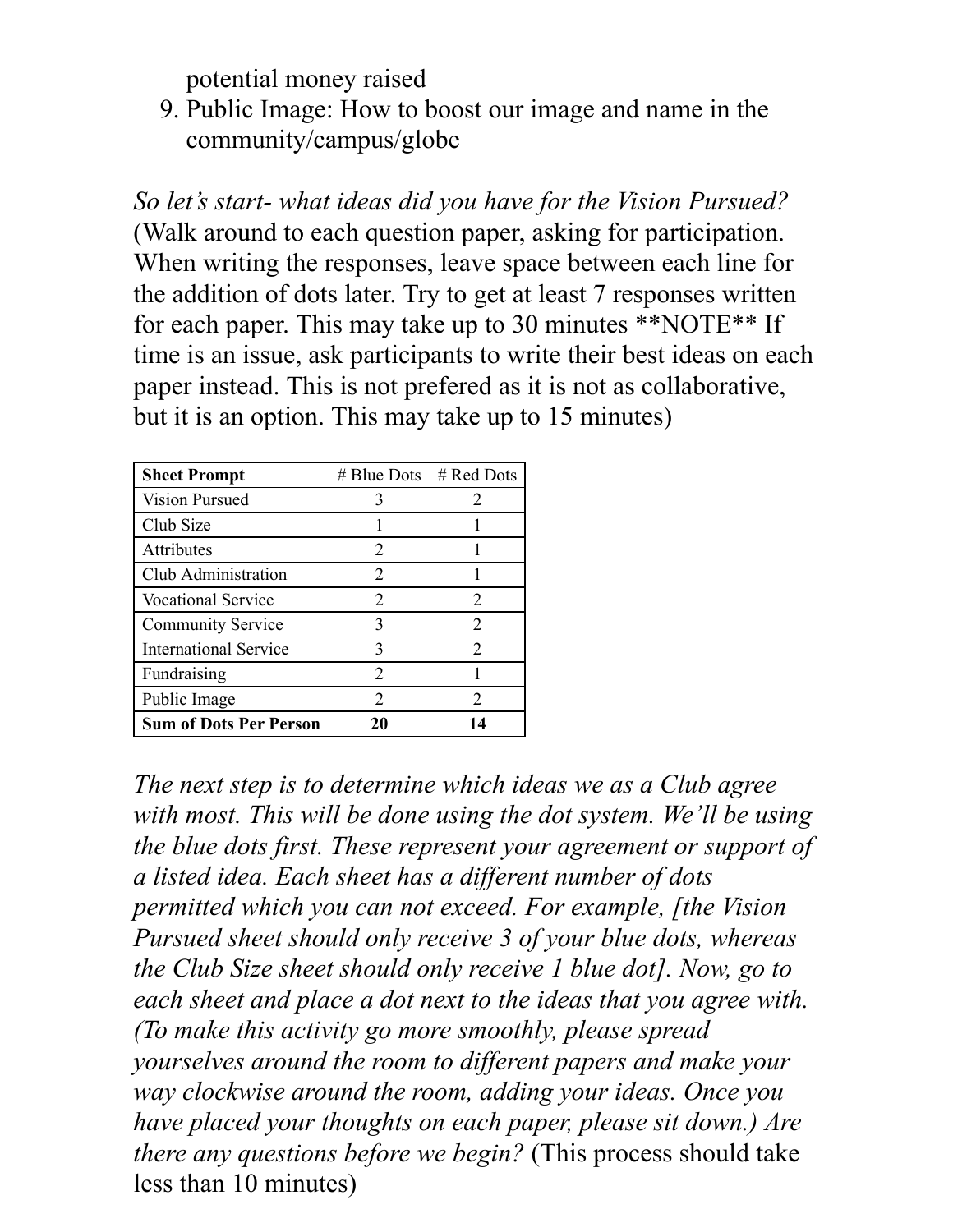*Based on the blue dots that have been placed, we can now remove the listed ideas that were not as highly supported. This is done so that way the final vote will only consider options that are generally most popular. Thus, we will narrow down the options listed on each sheet to 5.* (Allow facilitators to cross off extra points on lists that received less support; if a tie occurs, make it open to the participants as a quick hands-up vote.)

*Now, we will repeat the process used with the blue dots for red dots. It is important to notice that you will be allowed to place fewer red dots on each sheet than you were allowed to place blue dots, so choose your responses carefully! (Again, we will follow a circular rotation to make this process most efficient)* (This should take 5 minutes)

Evaluate the Responses

*Now, we can evaluate the data that you've all helped to generate. It looks like our club is most interested in \_\_\_\_\_\_ (*go through each category posted and the most popular response).

*The next stage is to compile these results into a cohesive vision statement. (*Discuss what a Vision statement might sound like, and come to one that the club agrees on)

*Before we close this meeting, we need to agree on a Visioning Committee. The purpose of the Visioning Committee is ensure that the Vision is not forgotten over the course of the next year. Responsibilities include coming up with new ideas for goals that will work to meet the vision, and providing feedback on project work from the perspective of trying to reach our vision. This committee should include about three members, are there any volunteers?*

*Of the committee members, we'll need one person to type up the dot results from tonight's meeting. We already have a template in*